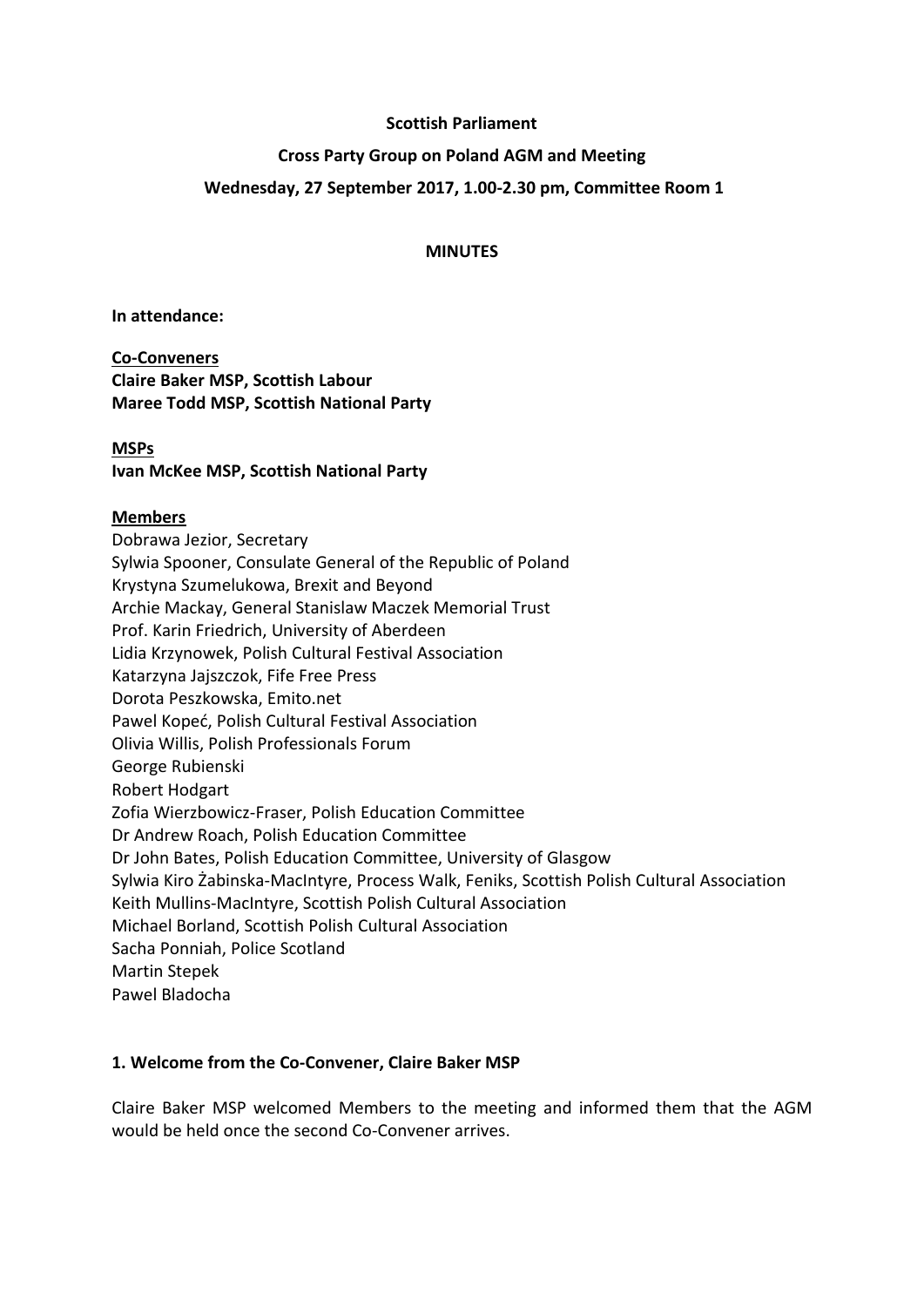# **2. Apologies**

Anna Ruszel, Polish Professional Forum Grazyna Fremi Dr David Worthington, University of Highlands and Islands Aileen Orr Katie Fraser, General Stanislaw Maczek Memorial Trust Bartlomiej Kowalczyk, Polish Business Link Czeslaw Kruk Joanna Zawadzka, Polish Cultural Festival Association Violeta Ilendo, Fife Polish Education Trust Grant Robertson, Police Scotland

## **3**. **Minutes of the last meeting and matters arising**

Minutes of last meeting of CPG on Poland were approved by the group.

A number of issues raised after the last meeting were discussed:

1) sufficient time to be given at the beginning of each meeting so that everyone should be able to introduce themselves;

2) times of the meetings to alternate between lunchtime and evening meetings;

3) speakers to have limited time for their presentations; meetings to be more balanced to allow everyone to participate, Q&A to have restricted time as well;

6) report from the Polish Consul General: Claire to speak to other Conveners to find out how they work with their respective Consuls.

## **Annual General Meeting**

## Co-Conveners Report

The Group has had good attendance with many guest speakers attending the meetings over the last year.

### Election of Office-bearers

Co- Conveners stated they are content to remain Co -conveners of the group. Claire Baker MSP and Maree Todd MSP were nominated by Ivan McKee MSP and reelected.

Dobrawa Jezior informed the group she would be standing down as secretariat of the CPG on Poland.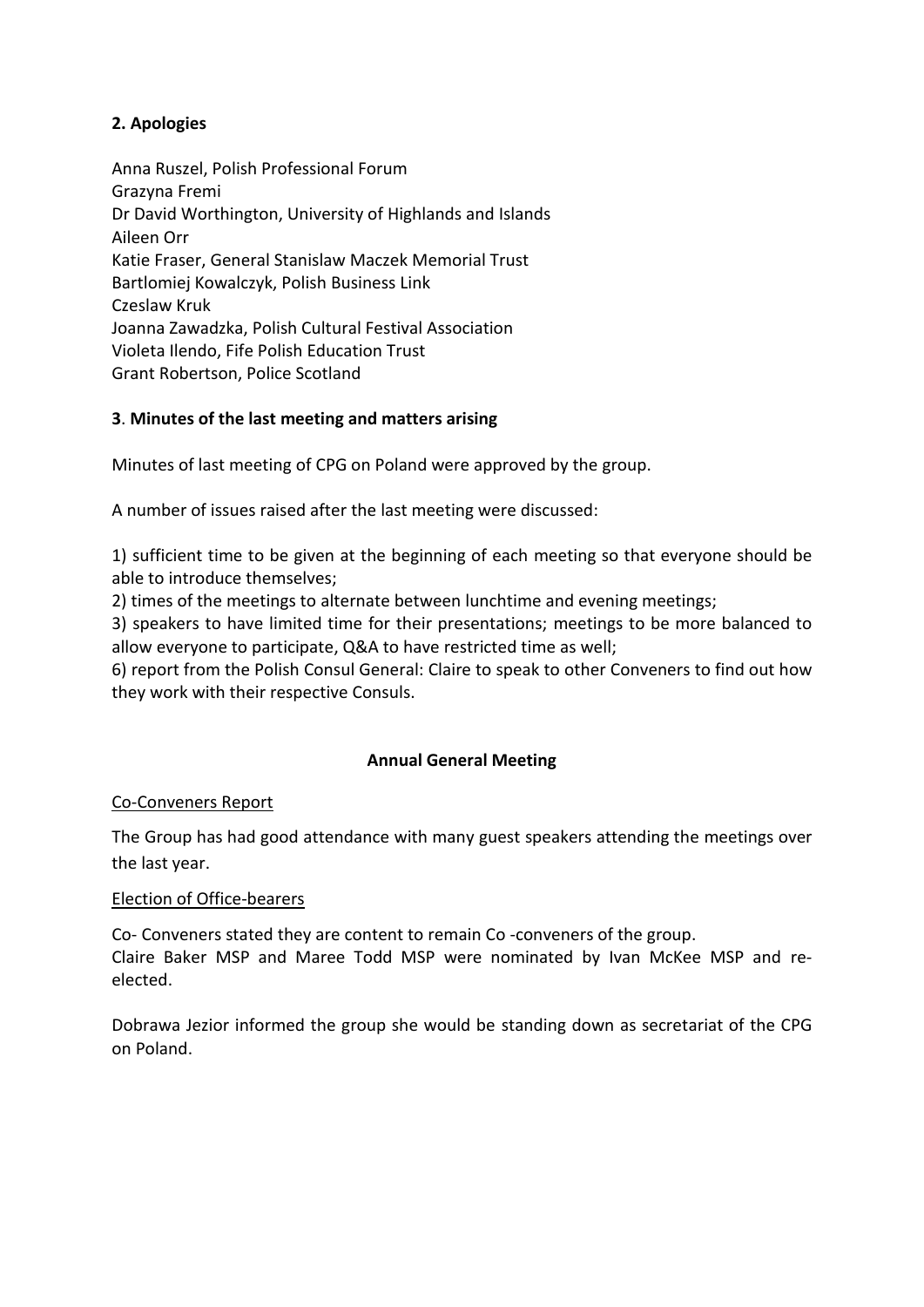### **CPG proper meeting was resumed.**

### **4. General Stanislaw Maczek Memorial Trust update**

An update on the campaign to commemorate General Stanislaw Maczek in Edinburgh was provided by Archie Mackay. The campaign is moving forward and the Trust is close to signing a contract with the Polish artist who will produce the statue.

### **5. Sub-committees**

### **a) Update from the Brexit and Beyond group, Krystyna Szumelukowa** (full report attached)

The group has not met since the last CPG on 21 June as the UK-EU negotiations have not made sufficient progress evidenced by the PM's Florentine speech on 22 September.

The three principal issues of EU citizenship, the financial settlement and the Irish border question still require details to be agreed.

The Scottish Government has responded in detail to the publication of The European Union (Withdrawal) Bill which was published on 13 July and there has been an extensive discussion to promote these concerns in Scotland.

### The dates for your diary

**The Rally for Europe**, Saturday 14 October, 2pm to 4pm, The Mound, Edinburgh. Organised by the Young European Movement Edinburgh and the European Movement in Scotland (EMiS).

**EMiS Annual General Meeting**, Friday 27 October, 6pm-9pm, Royal Overseas League, 100 Princes St, Edinburgh. David Martin MEP and Alyn Smith MEP will address the EMiS AGM this year.

**UK/Poland Belvedere Forum** reception to be hosted by the Foreign and Commonwealth Office (FCO) will take place in London on 17 October. The FCO has extended invitations to a wider representation from Scotland and the reception will be followed in 2018 by the full forum meeting planned to take place in the UK.

Cases of practical discrimination against EU citizens in Scotland were discussed.

**Action point**: Claire to write to Michael Russell highlighting the illegality of such actions and invite him to the future CPG on Poland meeting.

## **b) Update from the Business group, Olivia Willis, Polish Professionals Forum**

Recent PPF activities have included networking events, mentoring and workshops by Polish and Scottish business experts on cyber security, mortgage and property.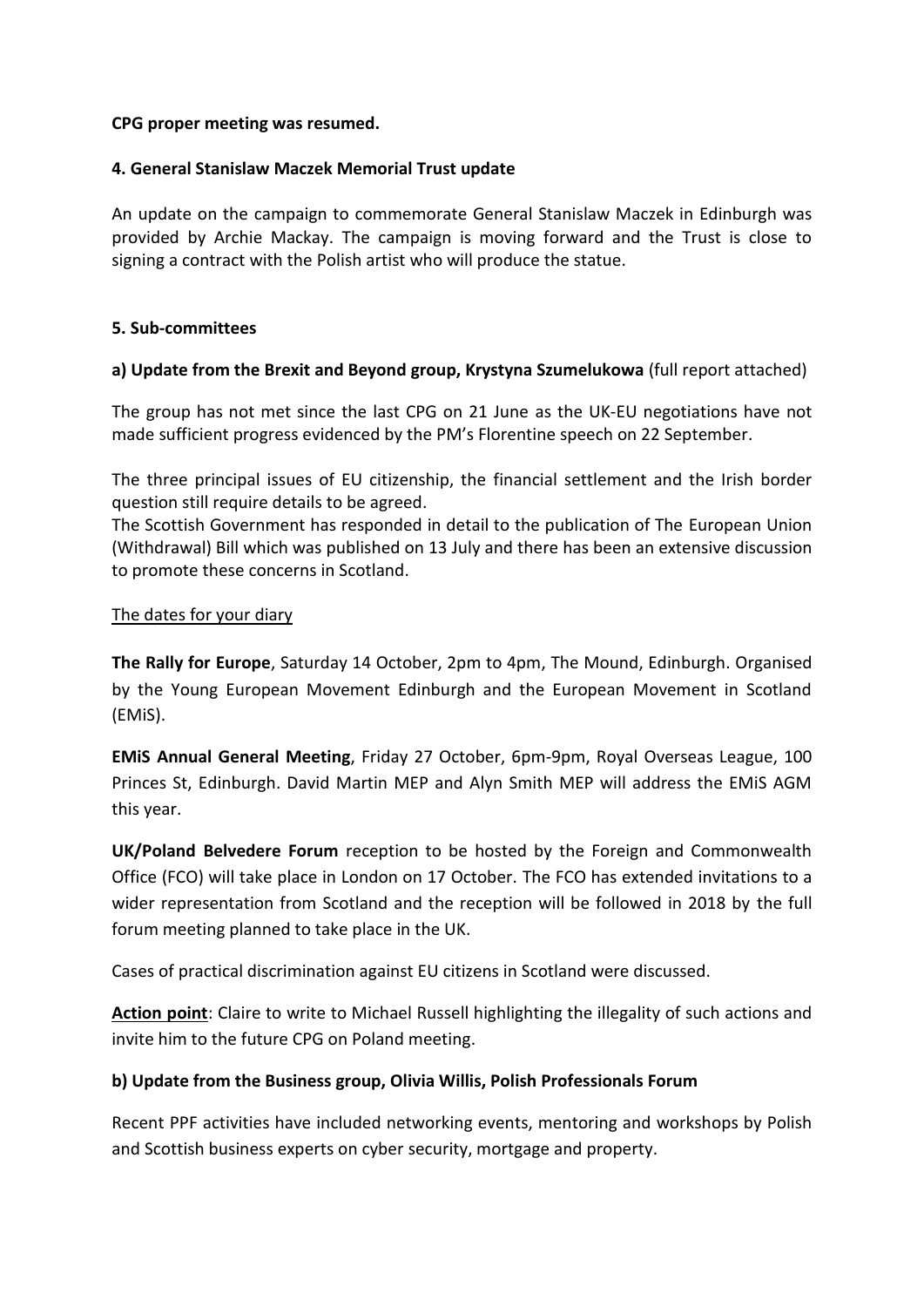### **c) Update from the Culture group**

### **Pawel Kopec, Scottish Polish Cultural Association**

Young Talents concert was held on 24 of September. The concert promotes musically talented children aged 10-18.

The Scottish Polish Tartan Festival: Scottish Tartan for Krakow project's final phase will take place in Krakow next weekend. The winner of the competition has been selected by the people of Krakow, who voted for their favourite pattern in June. The winning design has been woven into fabric and presented to a representative of Krakow.

**Lidia Krzynowek** updated the group on the Kite and Trumpet Festival of Polish Art for Children taking place on 12-22 October in Edinburgh https://kiteandtrumpet.com/.

**Krystyna Szumelukowa**: The Zielony Balonik: Scottish Polish Book Club has now launched its new web site: https://www.zielonybalonik-bookclub.org.uk/.

The club's next reading is History of a Disappearance: The Story of a Forgotten Polish Town by Filip Springer and translated by Sean Bye. The book club will be discussing this at The Saltire Society from 2pm on Saturday 7th October.

A special event celebrating the work of Joseph Conrad is to be held on St. Andrew's Day, Thursday 30th November at St Augustine's Church on George IV Bridge, Edinburgh. Further details will be circulated shortly.

### **Prof. Dr. Karin Friedrich**

Exhibition celebrating Polish WWII resistance fighter on display at Aberdeen University. An exhibition celebrating the life and achievements of Polish World War II resistance fighter and Georgetown University professor, Jan Karski, has gone on display at the University of Aberdeen's Sir Duncan Rice Library[: https://www.abdn.ac.uk/news/11234/](https://www.abdn.ac.uk/news/11234/)

Home Abroad: lost and found - a series of talks on the heritage and identity of Polish and Lithuanian migrants to Scotland. The event will take place in two parts: 'Heritage: lost, found and reclaimed', Tuesday 21 November, 7:00pm-9:00pm, Aberdeen Science Centre; 'Never home abroad? Identity and citizenship in a post-Brexit UK', Friday 24 November, 7:00pm-9:00pm, Aberdeen Science Centre [https://beinghumanfestival.org/event/home-abroad-lost](https://beinghumanfestival.org/event/home-abroad-lost-and-found/)[and-found/https://beinghumanfestival.org/event/home-abroad-lost-and-found-2/](https://beinghumanfestival.org/event/home-abroad-lost-and-found/)

### **d) Education - update from the Education group, Zosia Wierzbowicz-Fraser**

The campaign to introduce the Polish language into mainstream Scottish school is moving forward.

APPLA has been working on infographics with Polish language information which can be now downloaded from their website: http://www.appla.org/.